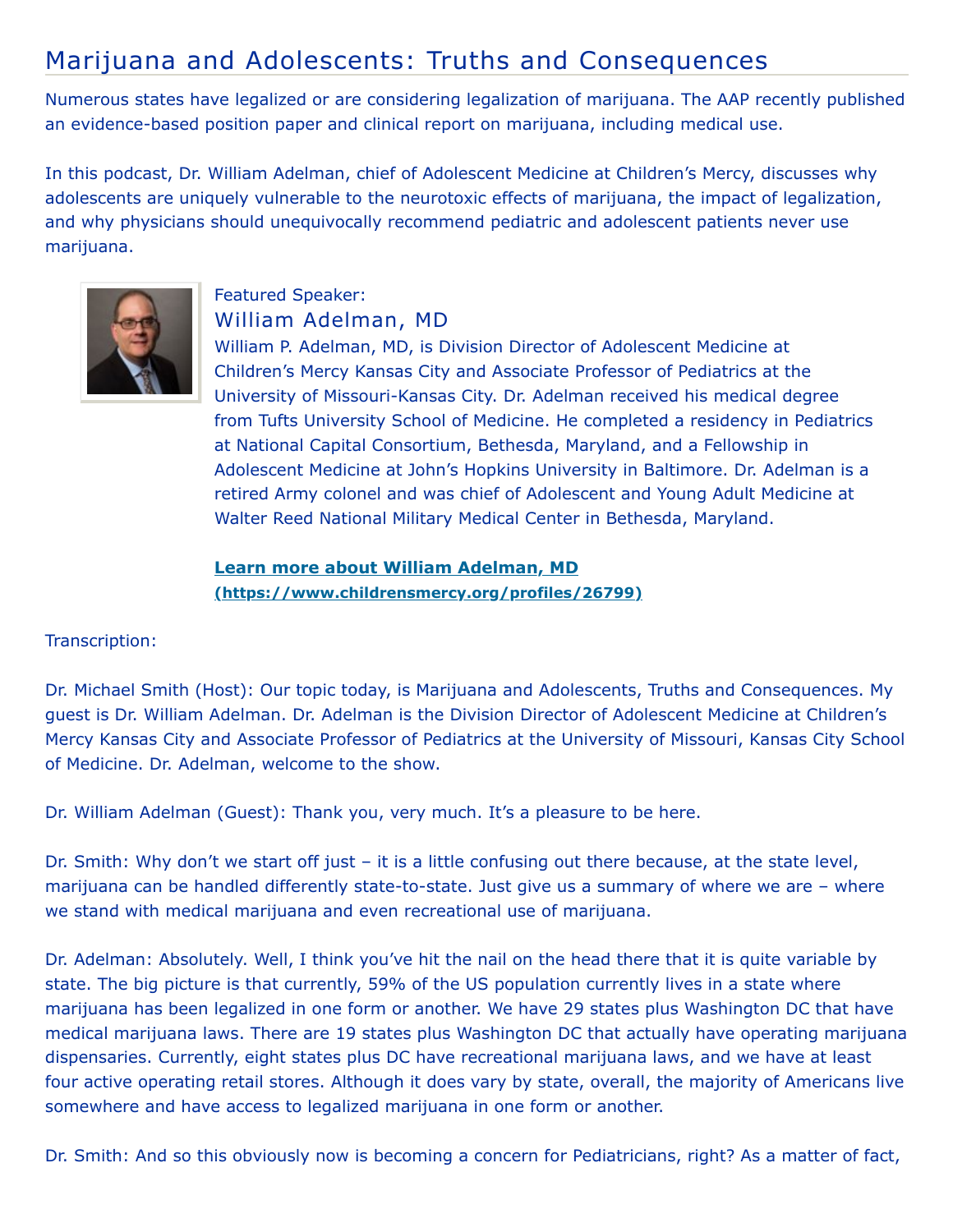the AAP recently published a position paper – evidence-based position paper on marijuana. Can you tell us about the AAP's position?

Dr. Adelman: Yes, I think the important thing to recognize is that the increasing prevalence of marijuana throughout the United States has really quite dramatic implications for health and safety of pediatric patients and adolescents in particular. The American Academy of Pediatrics evidence-based position on marijuana including marijuana was initially published in March of 2015 in the Journal of Pediatrics, "The Impact of Marijuana Policies on Youth: Clinical, Research, and Legal Update," and it was published in association with the technical report, which really goes through all of the evidence that we have.

There are ten major recommendations from that position paper, but I think the most important recommendations really deal with the fact that the American Academy of Pediatrics opposes marijuana use in children between the ages of 0 and 21 due to the known neurotoxic effects on the brain. In addition, the American Academy of Pediatrics is against medical marijuana outside of the regulatory process of the US Food and Drug Administration meaning although they are in favor of FDA approved medications that are based on marijuana, for example, Marinol, they are opposed to the concept of medical marijuana dispensaries.

I think it's also important to recognize that the American Academy of Pediatrics opposes legalization of marijuana because of the potential harms to children and adolescents with the increased availability of marijuana.

Dr. Smith: And when you really look at it too – and please, if my numbers are incorrect here, please correct me, Dr. Adelman – but even when you look at recreational use, one of the big concerns is the THC level, right? In some of the plants that are being grown and used, I read somewhere where some of the strains have as much as what, 12 to 20% -- in that range – of THC. That's a big issue now, isn't it?

Dr. Adelman: Oh, it's a huge issue. THC, Tetrahydrocannabinol -- which is the psychoactive cannabinoid or molecule within the cannabis plant that is what has the most dramatic effects on the brain and is, of course, what makes you high from marijuana – can be completely manipulated. Once you've developed a system of private industry where the cannabis plant – the actual marijuana plant from which this comes from – can be hybridized and genetically engineered, you can create as much THC as you want. What we know is that on average, we're seeing a much higher concentration of THC, the psychoactive component of marijuana, in the marijuana plants that are readily available as compared to even a decade or two ago.

Dr. Smith: Right.

Dr. Adelman: So, this is a big problem because the brain has THC receptors throughout all of it. When you smoke marijuana, that THC is not selective to one area or another of the brain. In fact, it impacts all of the brain, which leads to the significant neuro-toxicities, especially in the developing brain of the adolescent, which is what makes it so dangerous.

Dr. Smith: Right, right. Well Dr. Adelman, let's talk a little bit more about that. What exactly is the neurotoxic effect in an adolescent brain with THC?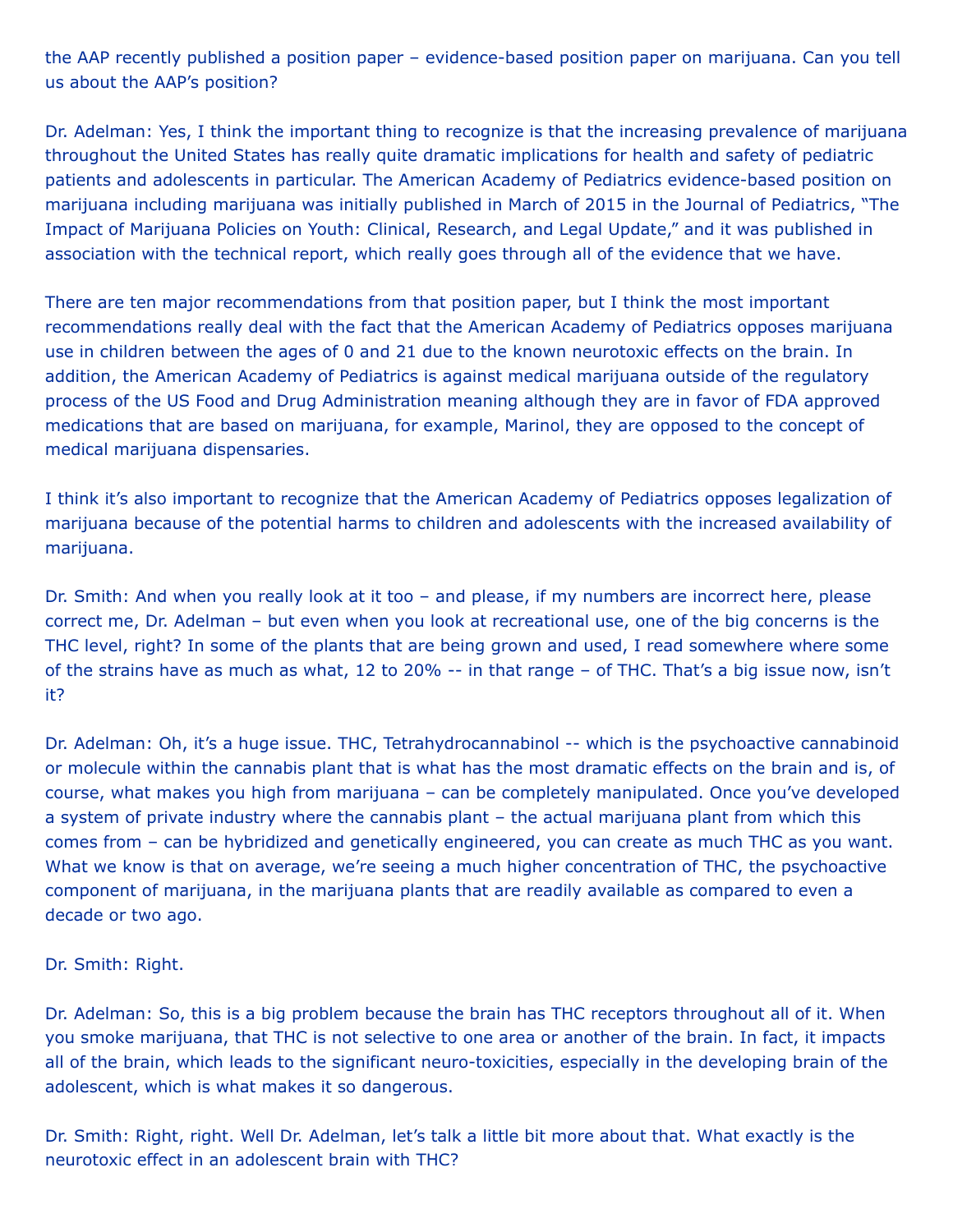Dr. Adelman: Yes, so in general, what we find with adolescents is we have this perfect storm of a unique vulnerability to the toxic effects of marijuana. This is combined with the fact that adolescents have brains that are growing -- grey matter differentiation is continually occurring through the mid-twenties – and most adolescents, when they first try marijuana, have this combination of a rewards center that is fully developed, so they get positive reinforcement from using something that gets you high. They do not yet have the availability of executive function and inhibitory control, which is why they have such difficulty delaying gratification and are impulsive as a general rule.

You have this impulsivity of trying this marijuana, and then the effects of it affect the entirety of the brain. Specifically, our THC receptors occur in really all parts of the brain with the exception perhaps, of the visual cortex in the brain. It affects movements, sensations, judgment, reward, memory, and coordination. And particularly, in the developing brain of the adolescent, where these connections are not fully developed yet, we see specific long-term consequences when marijuana use begins during the adolescent years.

Dr. Smith: Yeah, yeah. I might throw in there too, as well that if – the overall addiction rate with marijuana is about 9% or something like that, but it's different if you start when you're an adolescent, when you go into adulthood there's like a 17% addiction rate. We know that that's even an issue if you start smoking marijuana or using in other ways, now as well, that's also an issue.

Dr. Adelman: You know, I would just add to that that in addition, it is directly related to how early you start, and so the younger you start, the higher the risk. And the risk may be as high 40% of developing a substance use disorder or becoming addicted, especially those who start younger than age 17 and the complications and ramifications are quite significant the younger you start.

Dr. Smith: Yeah, so you mentioned at the beginning of the interview, Dr. Adelman that what, something like 50 some odd percent of the US population is living in a place where recreational use is up, medical marijuana use is up. Obviously, over the next few years, that number is going to increase. I think we all know that and agree with that. How are you going to deal with this? How is the AAP going to deal with this increasing use of marijuana? Is there a plan? Is there an educational plan? What are we going to do?

Dr. Adelman: Right, and I think the first part of this really does deal with the education both of medical providers as well as with the population at large. I think, unfortunately, one of the biggest complications that we have from the increased legalization is that there is increasing acceptance, especially amongst adults of the potential medical benefits of marijuana, despite very limited evidence of that and known harms, specifically to adolescents.

What we're really trying to do is get that message out that adolescents are uniquely vulnerable to the neurotoxic effects of marijuana and that adolescents really should not use marijuana. The evidence base is tremendous recommending against it. The harms far outweigh any potential benefits, and so we're recommending directly to providers that they recognize adolescents as uniquely vulnerable to the neurotoxic effects of marijuana and to clearly and unequivocally recommend to pediatric and adolescent patients to not use marijuana or if they are using, to stop current use and to refer for assistance if they feel they need help in stopping marijuana the long-term consequences are so significant.